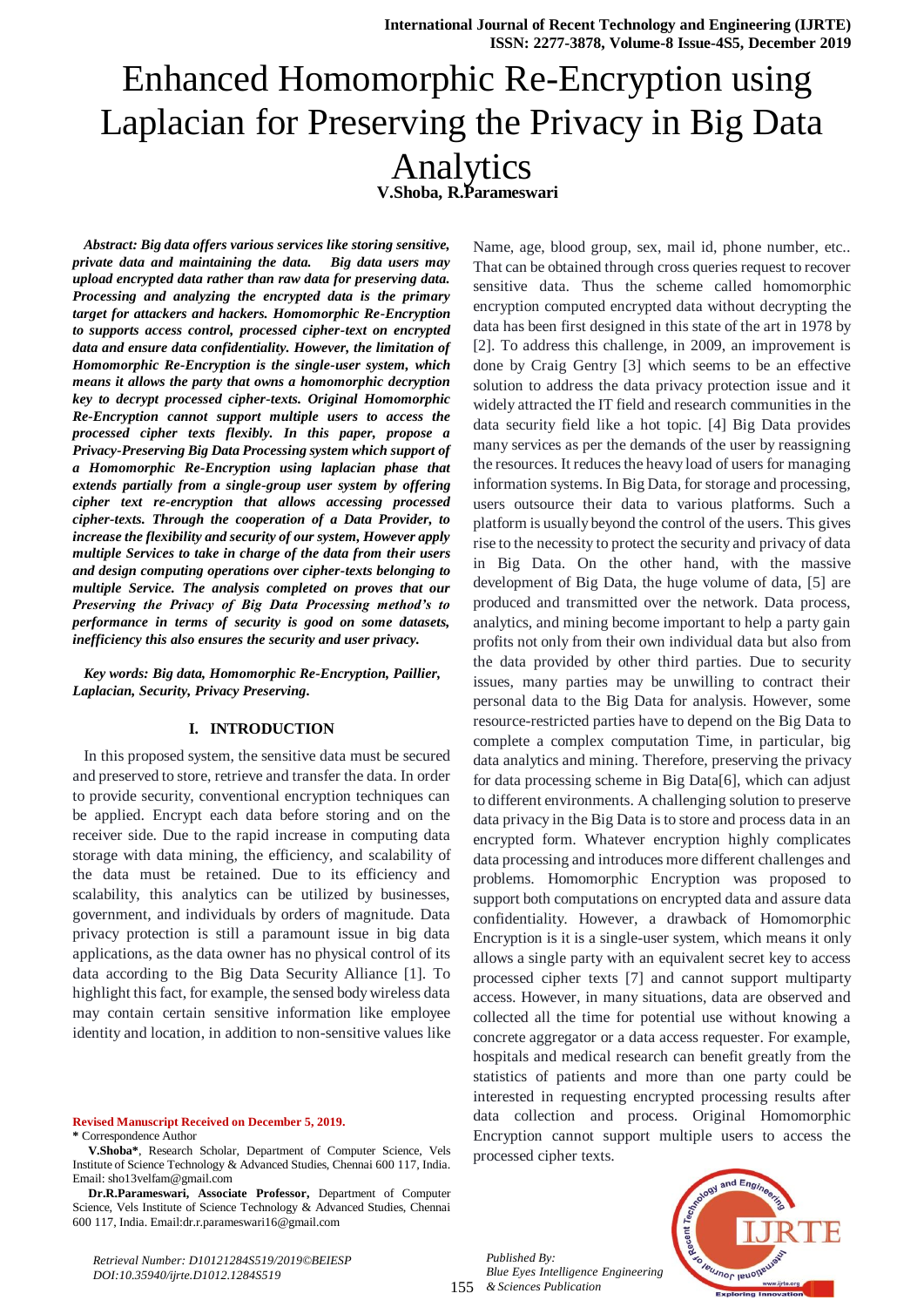In order to achieve secure data and privacy-preserving process at the Big Data have been designed with various techniques. However, none of them can overcome the problems. a scheme [8] based on Paillier's cryptosystem [7] was proposed to achieve computations over cipher texts outsourced by a number of users with their own keys. However, it can only support multiplication and addition. It Contains Enhanced Homomorphic Re-Encryption Based Paillier Schemes, extends HRES from single-user encryption to multi-user Re-encryption. To support flexible access to cipher text processing results, we design a new cryptographic primitive in Enhanced Homomorphic Re-Encryption Based Pallier Schemes. It employs two service providers to manage encrypted data and flexibly support Group access control on cipher text processing results with two-level Encryption, thus successfully achieves re-encryption over the data encrypted with homomorphism. Only authorized users can access the cipher text processing result in a secure way.

In this paper, It will propose the contribution by introducing our Enhanced Homomorphic Re Encryption Based Paillier and Differential privacy preserving using Laplacian operation scheme that first addresses the existing data privacy weaknesses by efficiently carry out operations over cipher texts without passing the private key and public key as the model of any key's parameters [9] to untrussed server. And secondly, we show how effectively our scheme retrieves cipher texts at the reduce phase by an efficient and secure retrieval algorithm. Then in the rest of this paper, that will introduce the scheme and cryptographic primitives used in this paper in section 2. A brief discussion on preceding related work is done in section 3. Problem formulation and section 4 will the proposed scheme for Experiment Configuration. Ultimately conclude this paper in section 5.

## **II. RELATED WORK**

The rapid development of Big Data [10] more and more users decide to outsource their data to the Big Data for warehousing and further outgrowth. [5] The homomorphic encryption phase is semantically secure, like RSA, also have attacks on one way. However, the risk of the data being revealed or disclosed force is vital to improve the protection and privacy of user data. In the novel, It can find many kinds of research with respect to preserving the privacy of data process, which is concisely reviewed [9] was understood as the FHE, which was supported on a common homomorphism method with the encryption function [11] Gentry's greater performance produced the restriction of this approach was that the time complexity was too high to be applicable and the timing measurements completed by other scholars also verify its inefficiency. It was reported that encrypting a bit plain-text Big Data constructs a huge amount of bits for cipher-texts, could extend millions of bits in some situations [15]. The estimated workload Big Data rapidly enlarge as the amount of evaluation trading operations was combined with the number of variables active in the calculation[13], [14]. In addition, our tensor-supported FHE was separate from the lattice-based homomorphic approach [12]developed a tensor-based FHE that applied a data holder-centric mechanism and empower all data to be encrypted in the primary Big Data while supporting accurate manipulations. [16] Reconsider the Paillier's cryptosystem and keep privacy-preserving data accumulate by separating its decryption key into two abilities and sharing them with action and social media. But this scheme cannot support multiparty Group access to encrypted data processing results. [17] intend an efficient outsourcing multiparty computation framework under Random keys based on additive homomorphic encryption [18]. However, this scheme can only support addition and multiplication, but no other operations. Based on the same cryptosystem intend as an appropriate splitting the secret keys of PHE into the separate portion, [19] design multiple calculations over outsourced data under different keys. However, homogenetic to the performance in the system can only maintain the small number of input data.

## **III. PROBLEM FORMULATION**

## **A. System Model**

In this work, To focus on Re-encrypted data processing under Big Data. As you know, in the normal Big Data environment, the Data provider can access the data that is in the Big Data at any time, this poses serious privacy concerns. To protect data in terms of confidentiality and privacy from unauthorized Multi-users, we propose a practical scheme for encrypted data processing under Big Data.



## **Fig.1 Enhanced Homomorphic Re Encryption with Laplacian Operation**

Data Chunk in the Data Provider and Multi-User entities mainly store the encrypted data for homomorphic Re Encryption computation service. We can use private and public keys for encrypted data. We can think of it as storage with computing capabilities of Fig1.

## **B.Design Goals**

To achieve an efficient security system which fulfils the fore mentioned scenario and privacy requirements, our scheme should consider the security and performance overhead, which mainly consider the computation time. To achieve the preserving system is the privacy of the Big Data system, it must assure the correctness of the standard prototype. The main objective of this system is scalability and to act faster computation time. In the already existing work, the Encryption time takes Micro seconds, but in the proposed work to more secure and encryption time is achieved in better

Micro Seconds for a large scale of data.



*Retrieval Number: D10121284S519/2019©BEIESP DOI:10.35940/ijrte.D1012.1284S519*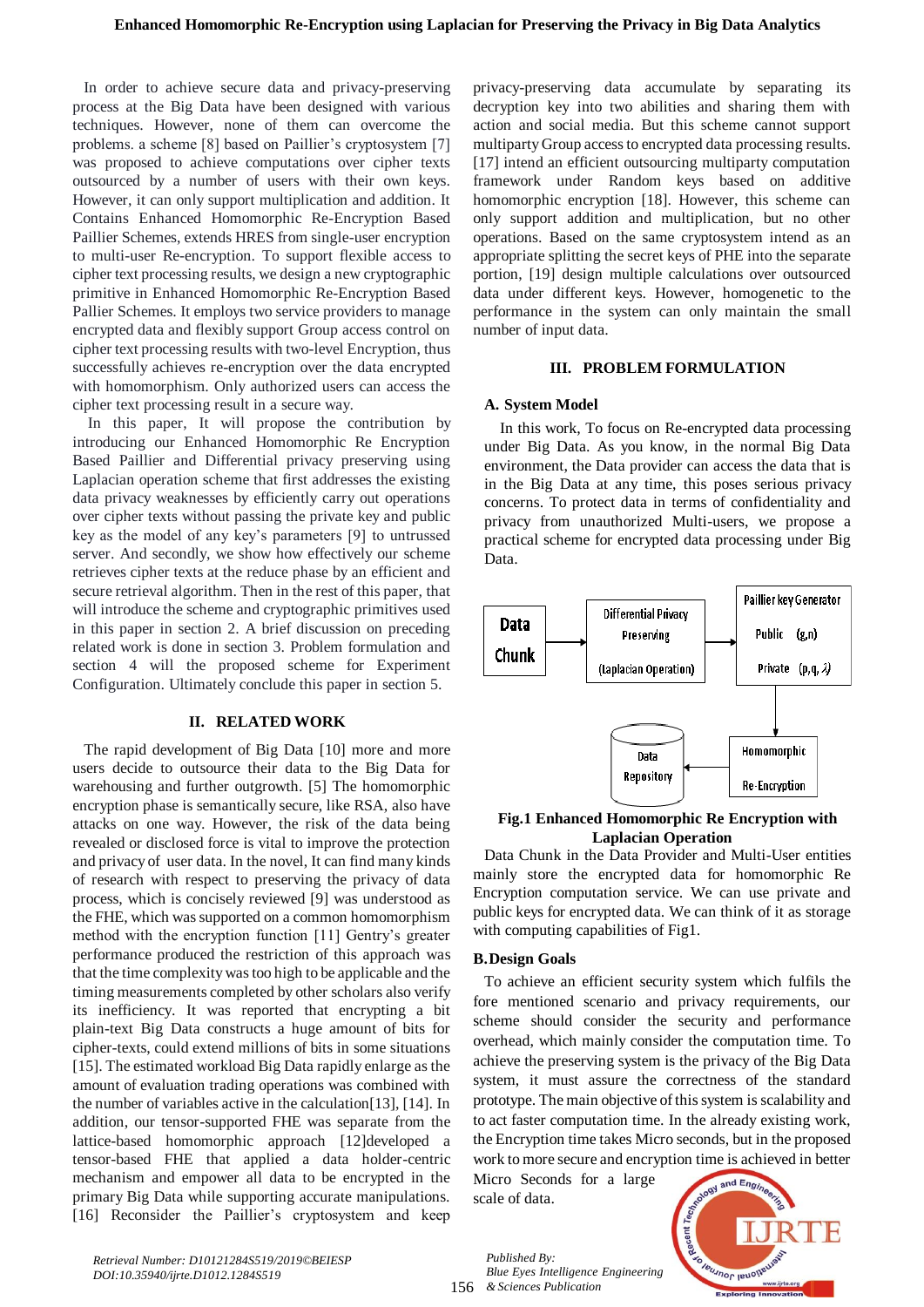# **C. Laplacian Algorithm**

- 1. Def Pre-processed data in laplacian (data)
- 2. Apply the mark using 3X3 matrix mask= $[[0,1,0],[1,-4,1],[0,1,0]]$
- 3. print(mask[0])
- 4. for i in range(len(data)-3)
- 5. for j in range(len(mask))
- 6. for k in range(len(mask[0]))
- 7. data $[i+j][k]=int(data[i+j][k])$ -mask $[j][k]$
- 8. print(data)
- **D. Enhanced Homomorphic Re Encryption Based Paillier Algorithm**
	- 1. Parameters
	- 2. prime numbers p, q
	- $n = pq$ 3.  $\lambda = \text{lcm}(p-1, q-1)$  ( $\lambda$  is a Carmichael's Function)
	- 4. g, with  $g \in Z_{n}^{*}$  and the order of g is a multiple of n (since  $g=(1+n)$  this is a best choice).
	- 5. Public key
	- n, g
	- 6. Private key
		- p, q, λ
	- 7. Encryption plaintext  $m < n$
	- 8. select a random  $r < n$  such that  $r \in Z_{n}$ <sup>\*</sup>
	- 9. cipher text

 $c = g<sup>m</sup>r<sup>n</sup> \mod n<sup>2</sup>$ 

- 10. For every data in D repeat the same encryption once 11. Decryption cipher text
- $c < n^2$
- 12. plaintext

 $m = L(c^{\lambda} \mod n^2)$ ) \* mod n  $L(g^{\lambda} \mod n^2)$ 

13. For every data in D repeat the same decryption once Following the notation in [8],  $L(u) = u-1$  n, for  $u =$ 1 mod n. This function is only used on input values u that actually satisfy  $u = 1$  mod n.

# **IV. THE PROPOSED SCHEME**

# **A. Experiment Configuration**

The experimental setup configuration with two major objectives of the evaluation, which were useful for measuring the correctness of the data retrievals and assessing the execution time while processing various sizes of data has been addressed. The evaluation was completed in our laboratory environment. The simulator of the homomorphic Re-encryptions was running on Python. The implemented our Enhanced Homomorphic Re Encryption approach and handled different input data sizes to assess two major objectives, the correctness and execution time. That presented partial results that were collected from Different groups of records in data set to demonstrate the correctness performance of our approach. The data sets were based on different sizes of input data, which were 1000, 2000, 3000, 4000 and 5000 till 10000 records. However, the correctness was measured by calculating the results differences between the quality from plain texts and that of cipher texts.

The experimental results experience that our access was noise-free and also charged the performance time of expanding polynomials for encrypting merge trading operations results. The evaluations were supported on multiple groups of Records measurement while various input data sizes were applied. The comparisons necessity to Encryption Time for a different group of data set. Due to the limited space, that illustrated a few experimental results based on our experimental configuration Next section displayed.

# **B. Experiment Results**

In this section, we exhibited partial results that were collected from our experiments following the experimental configuration enumerate in displayed partial accuracy testing results for homomorphic Re-Encryption and Enhanced Homomorphic Re Encryption for Paillier additions or multiplications with Laplacian noise Filter. Among them, represented the results obtained from input data.

# **Table-I: Computation Time Between Homomorphic Re Encryption and Enhanced Homomorphic Re Encryption**

|                | <b>Datasets</b>   |             | <b>Computation Time</b> |                              |
|----------------|-------------------|-------------|-------------------------|------------------------------|
| S.No           |                   | Different   |                         |                              |
|                |                   | of<br>Range | Homomorphic             | Enhanced                     |
|                |                   | Records     | Re Encryption           | Homomorphic Re               |
|                |                   |             | (ms)                    | Encryption                   |
|                |                   |             |                         | (ms)                         |
| 1              | Medical           | 1000        | 29.050                  | 26.526                       |
| $\overline{2}$ | Hospital          | 2000        | 59.772                  | 51.196                       |
| 3              | <b>Diabetes</b>   | 3000        | 95.583                  | 76.915                       |
| 4              | Credit Card       | 4000        | 129.913                 | 104.417                      |
| 5              | <b>B-Customer</b> | 5000        | 157.788                 | 130.375                      |
| 6              | Adult             | 6000        | 199.662                 | 158.244                      |
| 7              | Salt              | 7000        | 226.915                 | 186.069                      |
| 8              | Email             | 8000        | 250.965                 | 211.848<br>and $En_{\alpha}$ |